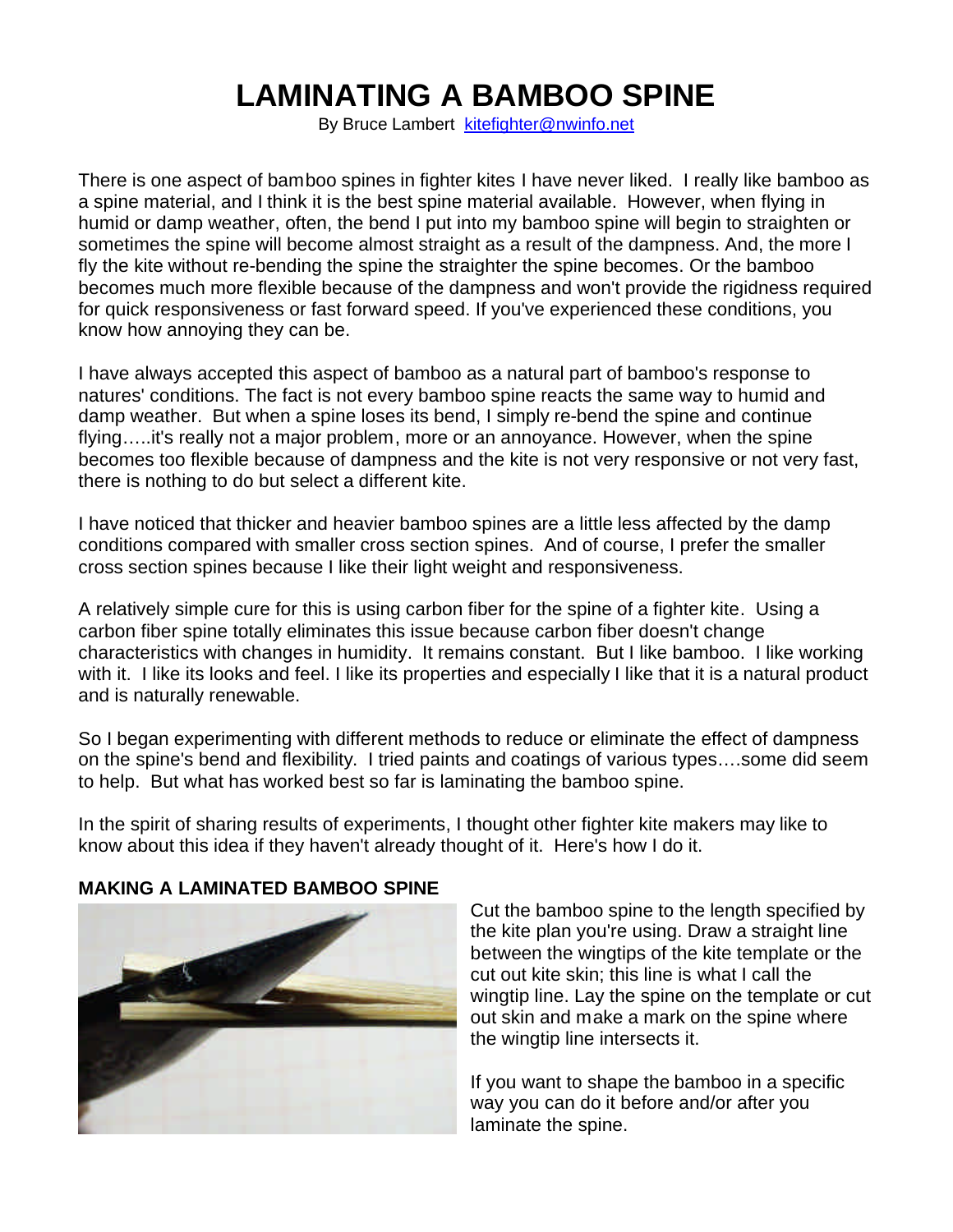Split the spine so the split is parallel to the skin side of the spine. I use a 'break-off' utility knife to split the spine, but any stiff bladed knife will work fine, like the knife Mathias Rosbund used in the photo; thanks Mathias for the photo. Try to start the split in the middle of the spine's thickness although it isn't critical. Start the split at the nose and continue it to the wingtip line mark you made on the spine. The location of this point will differ with different kite plans.

This diagram, courtesy of Manjha Club International, shows how to control the direction of a



bamboo split. This may be useful if you're relatively new to working with bamboo. When the split is tending toward the top surface, as in the diagram, by pulling down with the knife, bending the lower split portion of the bamboo, the split will begin to move in the direction of the bend. This will direct the split more toward the center of the bamboo spine in the diagram. The reverse is true if you want the split to move toward the top.

After the spine is split, apply glue to the split surfaces. A toothpick



is a good tool for spreading the glue. I use glue by the name of 'WeldBond', it's waterproof white glue, but I think any waterproof wood glue or contact cement would work fine. I just happened to have some WeldBond so I used it. White glue remains slightly flexible after it dries, so the spine can be re-bent. If you use glue that is rigid when it dries the spine may not bend easily in the glued area after laminating. Choose the glue you think will work best for your desired result.



After applying the glue along the entire split surfaces, use a paper towel and bring the split parts together and wipe the excess glue from the spine. After the bamboo